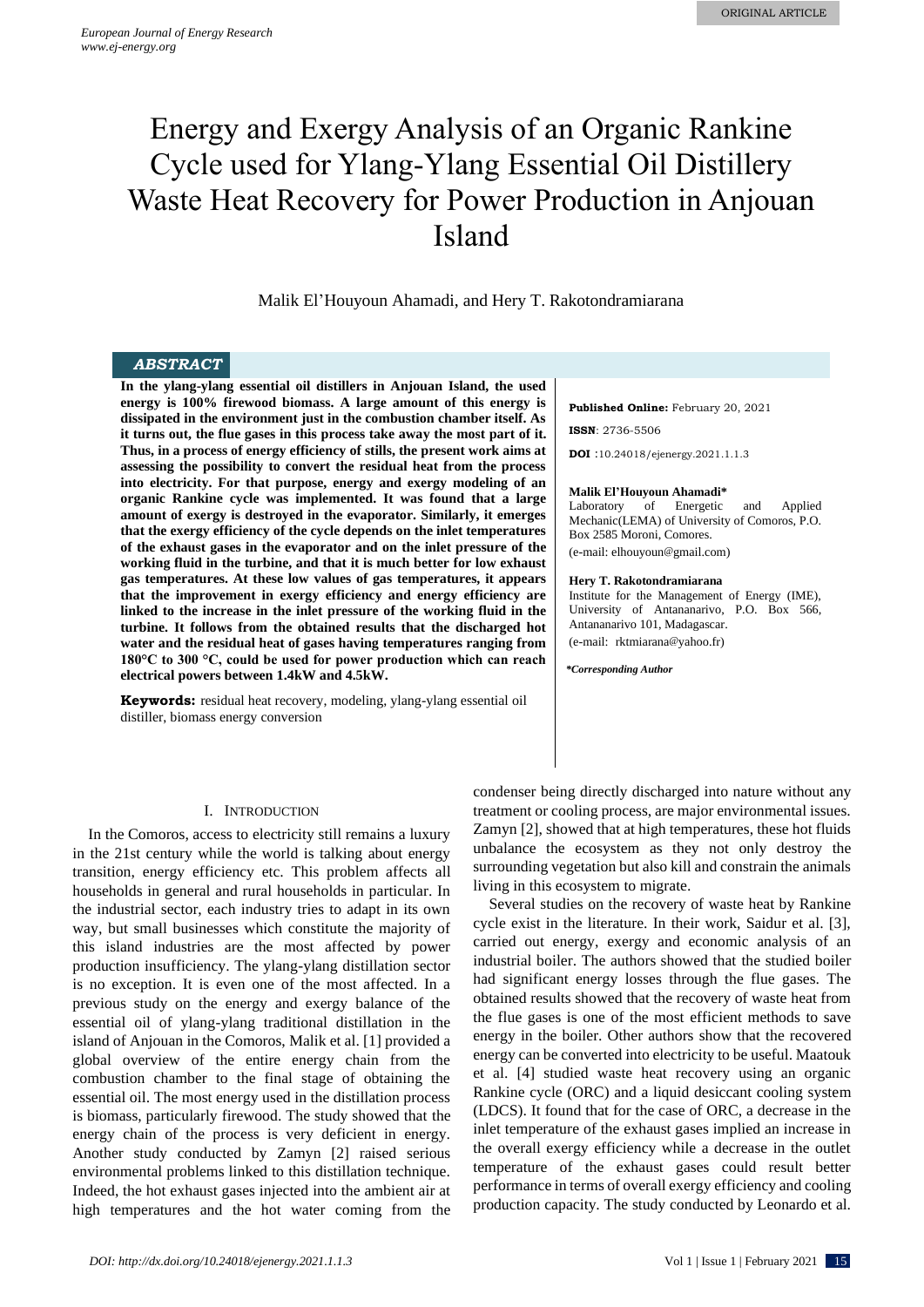[5] showed that it would be interesting to control the input temperatures of the source and the turbine to reduce the exergy loss in the cycle and increase its exergy efficiency for Rankine cycles with regeneration. One of the advantages of ORC is that organic fluids have the ability to be evaporated at low temperatures. The performance of ORC varies depending on the technology used in the cycle. The study presented in [6], uses a simple Rankine cycle without a recuperator to recover heat released from the exhaust gases of an automobile engine. As results, it was shown that the maximum rate of the evaporator is 38% for the case studied with an isentropic efficiency of the expansion machine of 60%. The authors proposed an increase of the exchange area of the exchangers and heat transfer coefficients or an improvement in the efficiency of the expansion machine to have an increase in cycle performance. In [7], several thermodynamic cycles were presented for the study of the recovery of waste heat from the exhaust gases of internal combustion engines; it was concluded that, the Rankine cycle has the best performance for heat recovery from exhaust gases. Syed et al. [8] showed that ORC cycles are well suited to heat recovery for low and medium temperatures as they offer significant advantages over conventional steam cycles [9] in [8]. Other studies compare an ORC without a recuperator and an ORC with a recuperator [10, 11]. More precisely, Bouhamady et al. [10] made such comparison for the case of an ORC for a 3kW power solar center (CSP) micro solar power plant. It was found that ORCs with recuperators have a better performance compared to simple ORCs (without recuperator). Indeed, increases of 26.7% and 25% were respectively found for the thermal efficiency and the exergy efficiency of the cycle. On the other hand, while making such comparison for an ORC cycle applied to a biomass power generation system, Ependi and Nur [11] found that adding a recuperator to the cycle increases cycle efficiency and reduces fuel consumption. Collings and Yu [12] showed the interest of using a recuperator in ORCs, to recover the energy that could be rejected in the condenser during condensation and reintroduce it into the cycle. While studying the recovery of waste heat and water by drying the exhaust gases from lignite combustion, Han et al. [13] concluded that ORC is a good solution for the recovery of waste heat as well as water at low temperatures and high humidity concentrations. Dibazar et al. [14] carried out an exergy analysis of three types of ORC for waste heat recovery: basic ORC (BORC), ORC with single regeneration (SRORC) and an ORC with double regeneration (DRORC). It follows from the results of their advanced exergy study of the three ORCs that the ones with regenerators have a strong potential to reduce the irreversibilities of the cycle compared to the BORC. Moreover, cycle enhancements should be given for turbines, evaporators, condensers and hot water supply respectively. Baral [15] made a techno-economic study of a solar-geothermal hybrid ORC cycle by using R134a and R245fa as organic fluids for system performance, and found that the thermal efficiency of the system changes with the temperature of the heat source : the higher the temperature of the hot source, the greater the thermal efficiency of the cycle.

The interest of ORC cycles on power production was highlighted. That result is encouraging for solar-geothermal hybridization. By comparing a steam Rankine cycle (SRC)

with an ORC, Satheeshkumar and Lim [16] showed that, for a better efficiency of the waste heat recovery, the ORC must be implemented in the chimney of the studied system. However, the cost analysis of such a project shows that the economic viability of the implementation of an ORC in a gas power plant becomes complicated as it requires a change of the initial thermodynamic assumptions. Lecompte et al. [17] discussed the interest of ORC for its similarities to the good stability of a SRC, with regards to its high efficiency compared to that of SRC for energy conversion with low temperatures and abundance accompanying the operating and maintenance experience. The use of ORC cycle with an electric arc furnace that the aforementioned authors made, allowed them to draw the following conclusions: it is crucial to take into account the variation of the heat profile for a typical batch process in the furnace electric arc. A sub-critical optimization of the ORC system is capable of a net electrical power of 752kWe with steam operating at 25 bar. Eveloy et al. [18] investigated the use of an ORC cycle in an industrial gas turbine to improve plant efficiency and found that the use of the organic fluid R245fa allowed having a surplus of 5.2MW of electricity generated by the installation. The use of this energy recovery system has saved primary energy which could amount to approximately 1.3 million standard cubic feet per day (MMSCFD). Another study [19] made a more detailed analysis of ORC cycles for heat recovery by presenting very detailed mathematical models and optimization models.

It is clear from the analysis of several studies available in the literature on ORC cycles that the ones with recuperators are much more efficient.

Additionally, several works on the choice of working fluids in the case of ORCs are available in the literature. Bouhamady et al. [10], asserted that it is very difficult in practice to find a working fluid which satisfies all environmental conditions. However, one can always find compromises for each application. These authors cited, for example, the studies carried out by Tchanche et al. [20] and Walng et al. [21] who worked on the selection of working fluids for low temperature Rankine cycles and concluded that the organic fluids R134a and R152a, are the best candidates for ORCs operating at low temperature. Besides, another investigation made a detailed review [22] with regard to the choice of the working fluid for the ORCs: Chen et al. [23] studied 35 fluids and pinpointed propane and R134a as good choices for hot cycles at temperatures around 380K. Similarly, Tchanche [24] studied propane as a working fluid. As for Gu et al. [25], they recommend the organic fluid R134a as a good candidate for binary supercritical ORCs in geothermal power plants. Walraven et al. [26] asserted that isobutane, propane and R134a appear as good candidates from the point of view of exergy efficiency and the best from the point of view of energy efficiency for hot springs of a temperature from 398K. Schuster et al. [27] recommended R134a and propane due to their low critical temperatures, for supercritical cycles. Mago et al. [28] recommended propane and isobutane for their energy efficiency.

The cycle that we present in this study differs from most of ORCs encountered in the literature as it includes a preheating exchanger rather than a recuperator. For cycles with recuperators, the recuperator is used to recover the thermal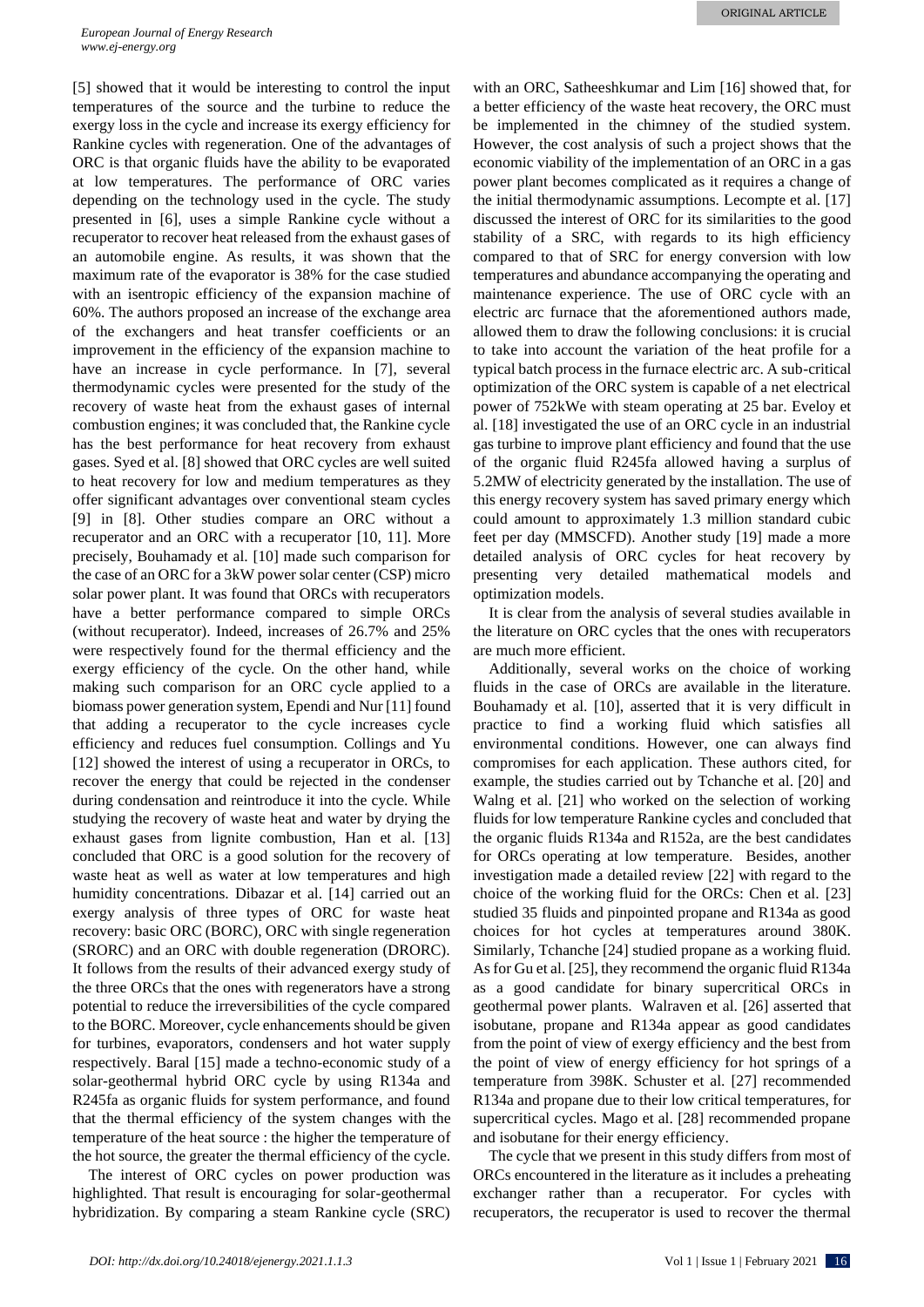energy remaining in the working fluid after being expanded in the turbine. More exactly, the present study aims to contribute to the search for passive solutions to the energy efficiency problems raised in [1] on the one hand and the environmental issues raised in [2] on the other hand by recovering the waste heat due to the traditional distillation process of the essential oil of ylang-ylang for power production using ORC. The recovery takes place at the level of the hot water leaving the distillation condenser and at the level of the fumes. Indeed, recovering the waste heat from the exhaust gases on the one hand will allow us cooling these combustion gases, and on the other hand, the recovery of heat contained in the hot water of the still condenser contributes to its cooling. It was found from our on-field investigations that the combustion gases are much hotter than the hot water coming from the condenser. This justifies our choice, to place the preheating exchanger in hot water and the evaporator in the combustion gases. Moreover, our choice of working fluids to be used in the studied system is based on results obtained by the aforementioned previous works [20-28] reported in the literature. In the present study, the organic fluids R134a and propane (R290) were retained.

## II. MATERIALS AND METHODS

### *A. System description*

The studied system is shown in Figure 1. The working fluid recovers the energy contained in the combustion gases by means of a heat exchanger. It vaporizes and circulates towards the turbine where, a mechanical energy is produced then converted into electrical energy by a generator. The working fluid leaves the turbine and passes into a condenser where it is condensed and delivered to a regenerator by a pump before being reintroduced into a preheating exchanger and then into the evaporator, and so the cycle continues. The hot sources of this cycle are respectively the flue gases and the coolant (water) of the distillation condenser which leaves the condenser hot.



Fig 1. Schematic Diagram for Rankine cycle

### *B. Mathematical modelling*

This section presents the mathematical model of the waste heat recovery system during the traditional distillation of ylang-ylang essential oil in Anjouan Comoros.

The model equations are established by taking into account the following assumptions:

- 1) Heat losses in the various components of the system are neglected
- 2) The kinetic energy of the various fluids involved in the cycle is conserved. Similarly, the potential energy of gravity is conserved
- 3) The cycle operates in steady state*Figures*
- *C. Energetic study of the ORC cycle*

In steady state, the mass and energy conservation equations are written for each component of the system:

− Mass balance

$$
\sum_{e} \dot{m}_e - \sum_{s} \dot{m}_s = 0
$$
 (1)  
Energy balance

It is obtained by using the first principle of thermodynamics [29]:

$$
0 = \dot{Q} + \dot{W} + \sum_{e} \dot{m}_{e} \left( h_{e} + \frac{1}{2} v_{e}^{2} + g z_{e} \right) - \sum_{s} \dot{m}_{s} \left( h_{s} + \frac{1}{2} v_{s}^{2} + g z_{s} \right)
$$
(2)

The indices e and s respectively indicate the inflows and outflows in a component i of the complex system.

Respectively, Wand  $\dot{Q}$  are the thermal and mechanical powers exchanged with the external environment.

Power supplied by the pump (compression of the working fluid)

It is defined by:

$$
\dot{W}_p = \dot{m}_{fw}(h_1 - h_2). \eta_p \tag{3}
$$

Where,  $\eta_p$  is the isentropic efficiency of the pump, and  $\dot{m}_{fw}$ is the mas flow rate of working fluid,  $h_1$  and  $h_2$  are respectively the upstream and downstream enthalpies of the pump, where the relation between the both enthalpies is:

 $h_2 = h_1 + v(p_2 - p_1)$  (4)  $p_2$  and  $p_1$  respectively the outlet pump pressure and the inlet pump pressure, v is the specific volume of the working fluid at the pressure  $p_1$ .

- Energy recovered in the preheating exchanger  
\n
$$
\dot{Q}'_{in} = \dot{m}_{fp} (h_{p3} - h_{p2}) = \dot{m}_{fw} (h_3 - h_2)
$$
\n
$$
\dot{m}_{fn}
$$
\nis the mass flow rate of the preheating fluid, which is the

 $\dot{m}_{fp}$  is the mass flow rate of the preheating fluid, which is the hot water recovered at the outlet of the distillation condenser.

Heating of the working liquid under pressure from the liquid state to the vapor state

$$
\dot{Q}_{evap} = \dot{Q}_{in} = \dot{m}_g (h_{g4} - h_{g3}) = \dot{m}_{fw} (h_4 - h_3)
$$
\n
$$
- \text{ Mechanical power supplied by the turbine}
$$
\n(6)

 $\dot{W}_t = \dot{m}_{fw} (h_4 - h_{5is})$ .  $\eta_t = \dot{m}_{fw} (h_4 - h_{5is})$ ) (7)  $\eta_t$  is the isentropic efficiency of the turbine

− Energy supplied by the condensation of the working fluid in the condenser

 $\dot{Q}_{\text{cond}} = \dot{m}_{\text{fw}}(h_{5} - h_{1}) = \dot{m}_{\text{fc}}(h_{\text{fc1}} - h_{\text{fc5}})$  (8) In equations (2) to (8),  $h_i$  is the enthalpy of component i expressed by:

$$
h_i = C_{pi} \Delta T_i \tag{9}
$$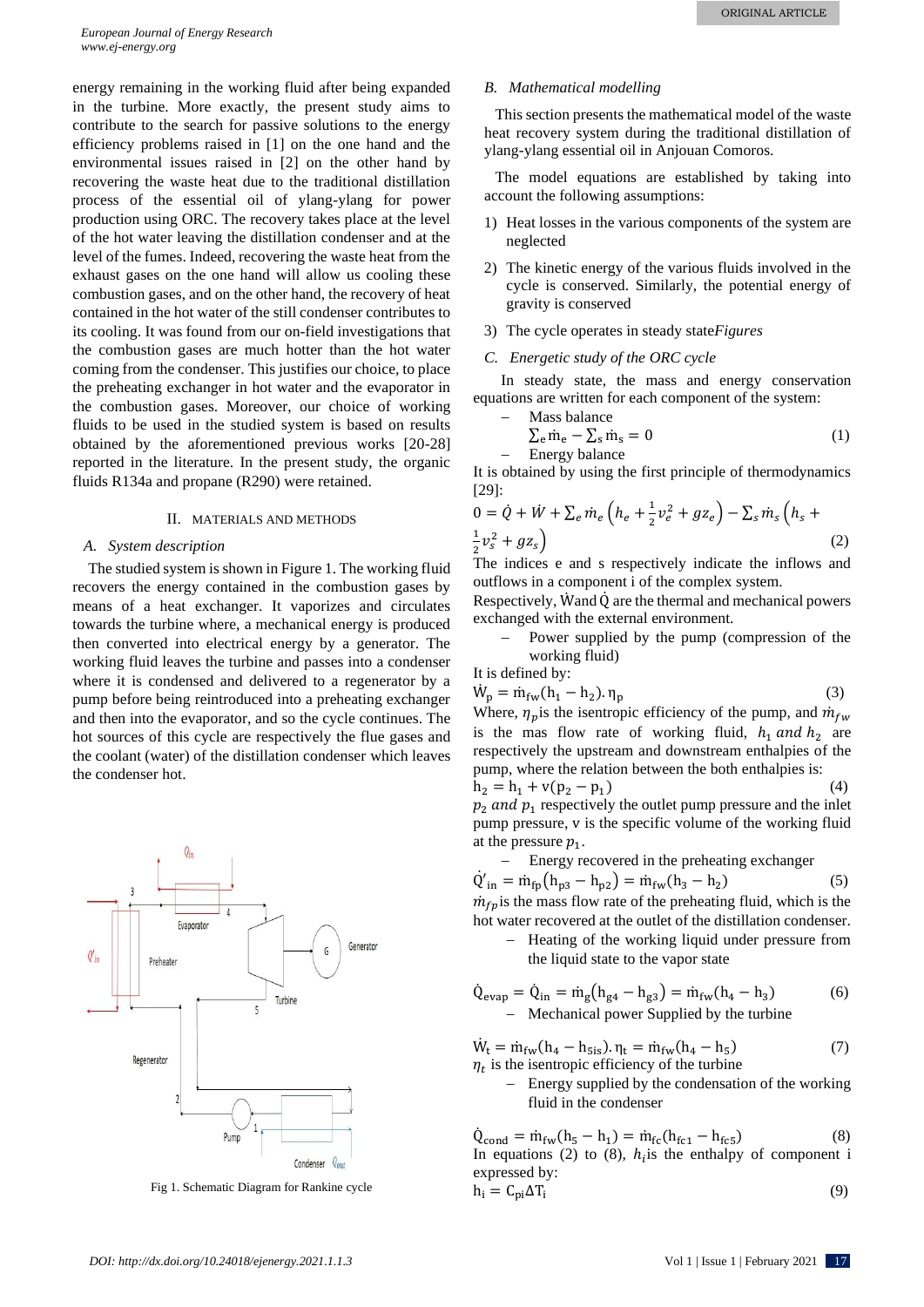Or got by the thermodynamics table of the working fluids used.

The net power recovered by the cycle is the difference between the power supplied by the turbine and that consumed by the pump:

$$
\dot{W}_{net} = \dot{W}_t - \dot{W}_p \tag{10}
$$

The thermal efficiency of the ORC cycle is defined by:

$$
\eta_{\rm C} = \frac{\dot{w}_{\rm net}}{\dot{m}_{\rm fw}(h_4 - h_2)}\tag{11}
$$

The combination of equations (5) and (6), gives us the expression of the working fluid flow rate us written in equation (12):

$$
\dot{m}_{fw} = \frac{\dot{Q'}_{in} + \dot{Q}_{evap}}{h_4 - h_2} \tag{12}
$$

### *D. Exergetic analysis of the ORC cycle*

The whole energy contained on the combustion flue gas is not fully converted to useful work. Thus, an exergy analysis enables to assess the potentiality of the cycle to convert the exhaust gas waste heat to an useful energy. An exergy balance of the exhaust gas gives the exergy destroyed as given by equation  $(13)$  [1]:

$$
\sum_{\mathbf{i}} \dot{\mathbf{m}}_{\mathbf{e}\mathbf{i}} \epsilon_{\mathbf{e}\mathbf{i}} - \sum_{\mathbf{j}} \dot{\mathbf{m}}_{\mathbf{s}\mathbf{j}} \epsilon_{\mathbf{s}\mathbf{j}} - \sum_{\mathbf{k}} Q_{\mathbf{k}} \left( 1 - \frac{\mathbf{r}_0}{\mathbf{r}} \right) - \mathbf{I} = 0 \tag{13}
$$

In which, I is the destroyed exergy  $\varepsilon_x$ the exergy of x component and  $Q$  the thermal energy. e and s index represent respectively the inlet and outlet parameters. The exergy is defined by equation (14):

$$
\varepsilon = h - h_0 - T_0(S - S_0) + \frac{v^2}{2} + gz \tag{14}
$$

Where, the chemical exergy is neglected.  $h_0$ ,  $T_0$  and  $S_0$  are respectively, the enthalpy, the temperature and the entropy of a reference environment.

In the following equation, we consider that, the whole of the system components are adiabatic. Hence, the term  $Q(1 - \frac{T_0}{T_0})$  $\frac{r_0}{T}$ ), is neglected. The kinetic exergy is neglected too.

Destroyed exergy in pump

It is defined by [30]:

$$
I_{\text{Pump}} = \dot{m}_{\text{fw}} T_0 (S_2 - S_1)
$$
  
- Destroyed exergy in the evaporator (15)

 $I_{evap} = \dot{m}_g (\varepsilon_{gin} - \varepsilon_{gout}) - \dot{m}_{fw} [(h_4 - h_3) - T_0 (S_4 - S_3)]$ (16)

Then: 
$$
\varepsilon_{\text{gin}} - \varepsilon_{\text{gout}} = (h_{g4} - h_{g3}) - T_0(S_{g4} - S_{g3})
$$
 (17)  
- Destruct every in replacement

− Destroyed exergy in preheater

$$
I_{p} = \dot{m}_{fp} \left[ \left( h_{p3} - h_{p2} \right) - T_{0} \left( S_{p3} - S_{p2} \right) \right] - \dot{m}_{fw} \left[ \left( h_{3} - h_{2} \right) - T_{0} \left( S_{3} - S_{2} \right) \right] \tag{18}
$$

According, to equations (16) and (18), we obtain the whole exergy destroyed in the preheater exchanger and the evaporator heat exchanger:

$$
I_{ev} = \dot{m}_{fw} T_0 (S_4 - S_2) - T_0 [\dot{m}_{fp} (S_{p3} - S_{p2}) + \dot{m}_g (S_{g4} - S_{g3})]
$$
  
- Destroyed exergy in turbine (19)

 $I_t = \dot{m}_{fw} T_0 (S_4 - S_5)$  (20) Destroyed exergy in the condenser.

 $I_c = \dot{m}_{fw} [(h_5 - h_1) - T_0 (S_5 - S_1)] - \dot{m}_{fc} [(h_{fc1}$  $h_{fc5}$ ) – T<sub>0</sub>(S<sub>fc1</sub> – S<sub>fc5</sub>)] (21) The whole exergy destroyed of the ORC cycle is given by:  $I = \sum_i I_i$ (22) Where  $I_i$  is the irreversibility of the component  $i$ 

The evaporator extracted exergy is defined, according to 
$$
[31]
$$
 and  $[32]$ , by equation (23):

$$
\dot{E}_{evap} = \dot{Q}_{evap} \left( 1 - \frac{T_0}{T_{mevap}} \right)
$$
\nWhere  $T_{mevap} = \frac{T_{g4} - T_{g3}}{\ln \left( \frac{T_{g4}}{T_{g3}} \right)}$ 

\n(23)

The total exergetic efficiency is given by equation (24):

$$
\eta_{\text{ex}} = \frac{\dot{w}_{\text{net}}}{\dot{E}_{\text{evap}}}
$$
 (24)  
The proportion of energy destroyed is:

$$
\psi = \frac{1}{\dot{E}_{evap}}\tag{25}
$$

The power contained in the flue gases is evaluated by:

 $\dot{Q}_g = \rho_g c_{pg} q_g (T_g - T_0)$  (26) in which,  $\rho_g$ ,  $c_{pg}$ ,  $q_g$ ,  $T_g$  are respectively the density, the heat capacity, the volume flow the temperature of the exhaust gas and $T_0$  the ambient air temperature.

## *E. Working fluids*

As mentioned in section 1, the working fluids retained for this study are the organic fluids R134a and propane (R290) of which thermodynamic properties can be found in [33].

## III. RESULTS AND DISCUSSIONS

To understand how the cycle works, we observed the influence of the inlet pressure of the fluid in the turbine for a fixed flue gas temperature. The results are shown in Figures 2 and 3 for propane and R134a respectively. It can be noted that for a fixed gas temperature, the flow rate of the working fluid decreases while the pressure increases for both fluids. This is justified by the fact that for a fixed gas temperature, an increase in the inlet pressure in the turbine (therefore the inlet temperature in the turbine according to the thermodynamic properties of the fluids), requires a large amount of energy, that is, thermal energy from the hot source. This led us to observe what would happen if the inlet temperature of the gases discharged from the combustion chamber were variable for an inlet pressure in the fixed turbine. The results are shown in Figure4.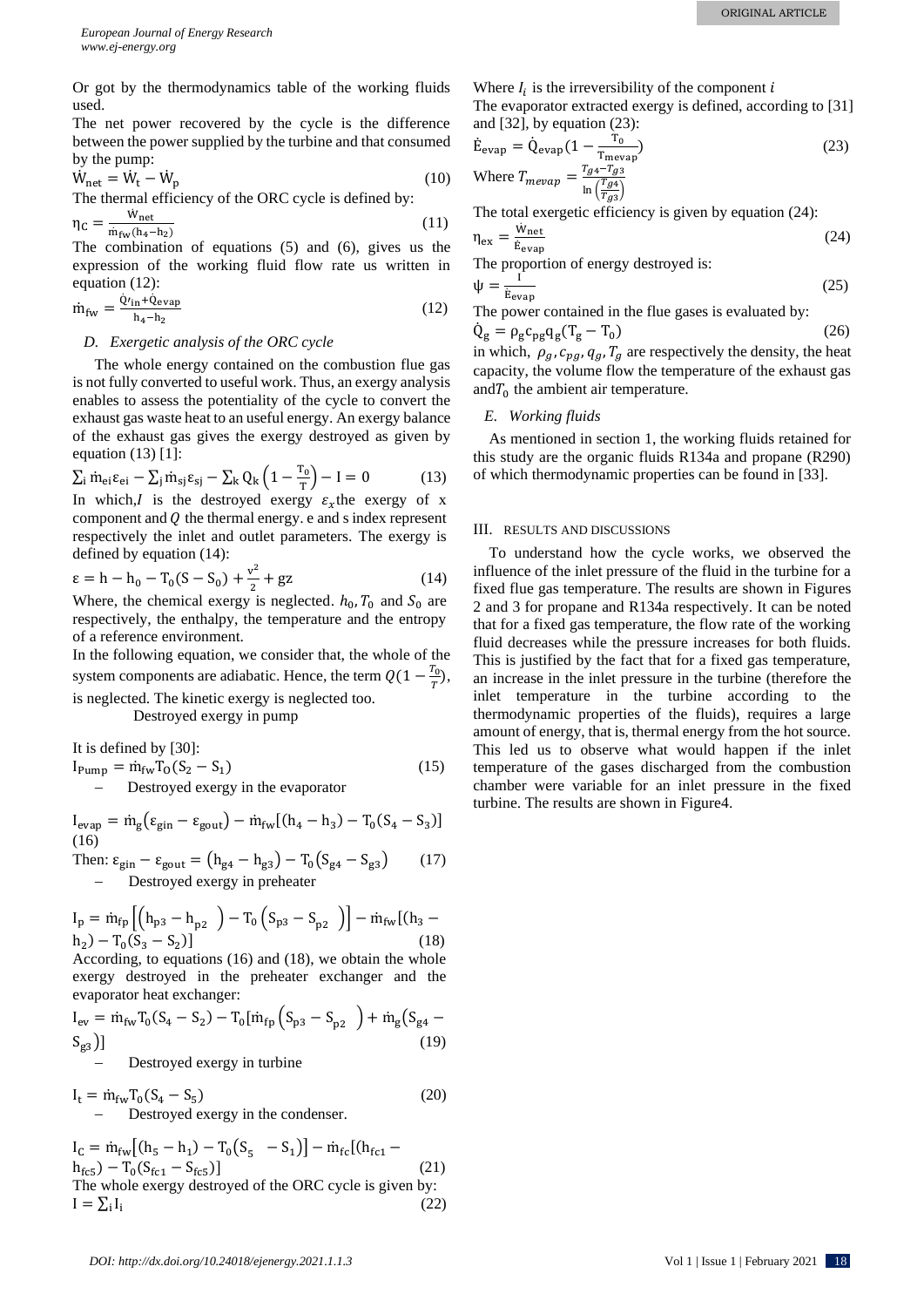

Fig. 2. Work fluid flow for a fixed flue gas temperature (Propane)



Fig. 3. Work fluid flow for a fixed flue gas temperature (R134a)

The observed results (Fig. 4) show that for an increasing temperature of the rejected gases, the flow rate of the working fluid is also for an inlet pressure in a fixed turbine. Indeed, for a pressure fixed at the inlet of the turbine, there must be a compensation between the mechanical power that the turbine will provide and the energy that the working fluid will provide. Thus, for an increasing temperature of the gases, this compensation will be obtained by increasing the flow rate of the working fluid to an inlet pressure in the fixed turbine. The results of figures 2, 3 and 4, then led us to observe the influence of these two parameters (inlet temperature of the rejected gases and inlet pressure in the turbine), on the flow

rate of the working fluid if these two parameters varied simultaneously. The results are shown in Figure 5.



These results clearly show that the influence of the inlet temperature of the gases discharged from the combustion chamber is much greater than that of the inlet pressure in the turbine. The thermodynamic properties of the working fluids used in this work show that an increase in pressure follows with an increase in the temperature of the fluid [33]. Thus, the observations related to a change in the inlet pressure of the working fluid in the turbine would be the same for the inlet temperature in the turbine. Through these results, it can be noticed that they are in a good agreement with the results obtained by Bouhamady et al. [10] who studied the influence of the inlet temperature of the working fluid in the turbine on the mass flow of the working fluid, in the case of an ORC for a micro solar power plant, using R152a as working fluid. Indeed, they observed that the mass flow rate of the working fluid decreased while the inlet temperature in the turbine increased, which is the case in this work, for an inlet pressure in the turbine which increases (therefore for the inlet temperature in the turbine).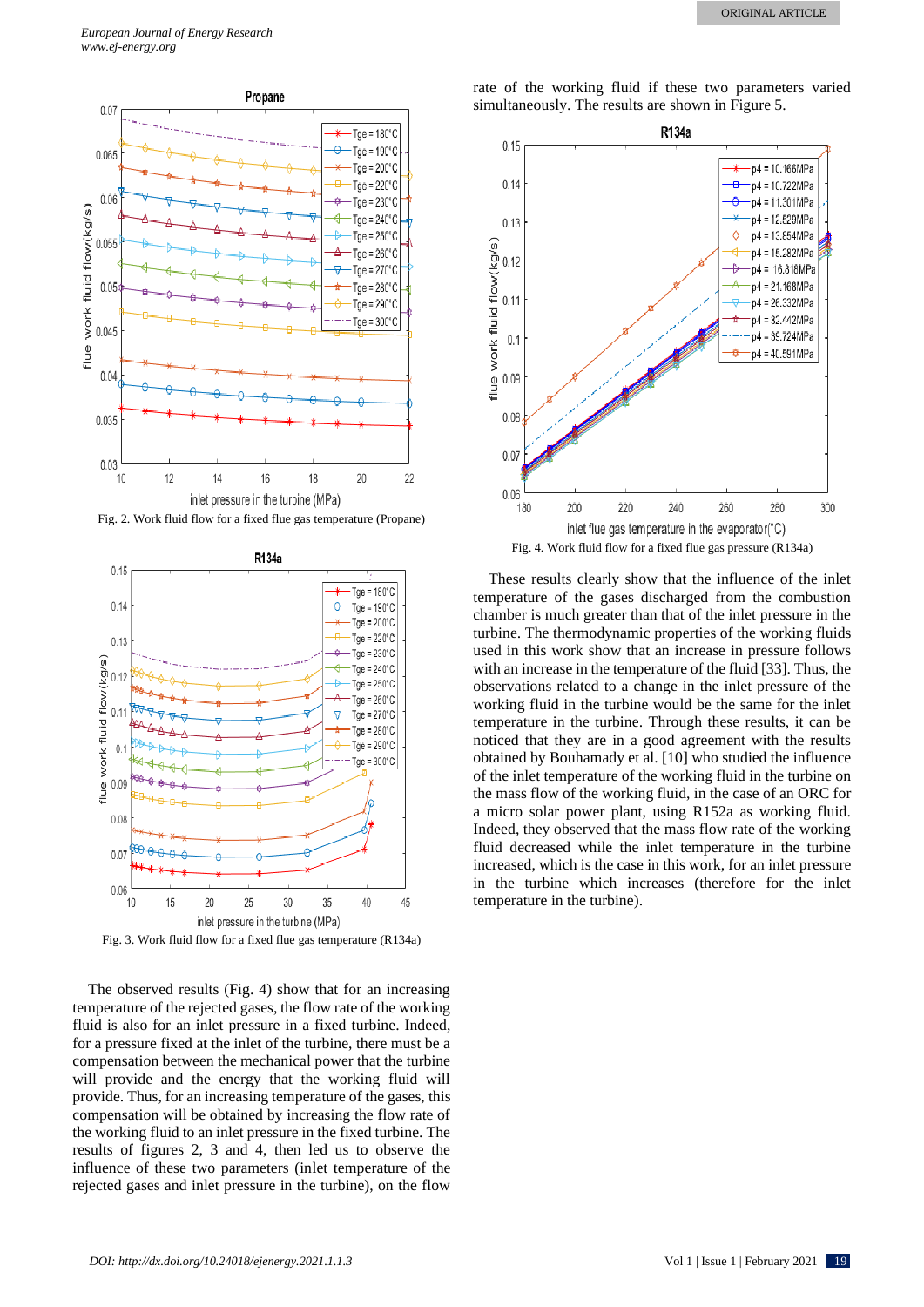

Fig. 5. Work fluid flow in function of inlet turbine pressure and inlet gas temperature

Figures 6, 7 and 8 show the influence of the inlet temperature of the gases discharged by the combustion chamber and the inlet pressure of the working fluid in the turbine on the supplied electric power, the net power cycle and mechanical power of the turbine. These results are obtained for an isentropic efficiency of the cycle pump of 80%, an isentropic efficiency of the turbine of 80% and an efficiency of the alternator of 85%. It follows from the obtained results that the inlet pressure in the turbine and the inlet temperature of the gases discharged by the combustion chamber have a great influence on the produced electrical power, the net power of the cycle and the mechanical power of the turbine. Indeed, an increase in these input parameters also implies an increase in the observed powers. For gas temperatures between 150 ° C and 300 ° C, we can recover up to 5kW of mechanical power in the turbine, which allows us obtaining an electrical power slightly higher than 4kW. Maximum power is obtained for high temperature and pressure values.



Fig. 6. Electric power in function of turbine pressure inlet and flue gas temperature inlet





Fig. 8. Turbine power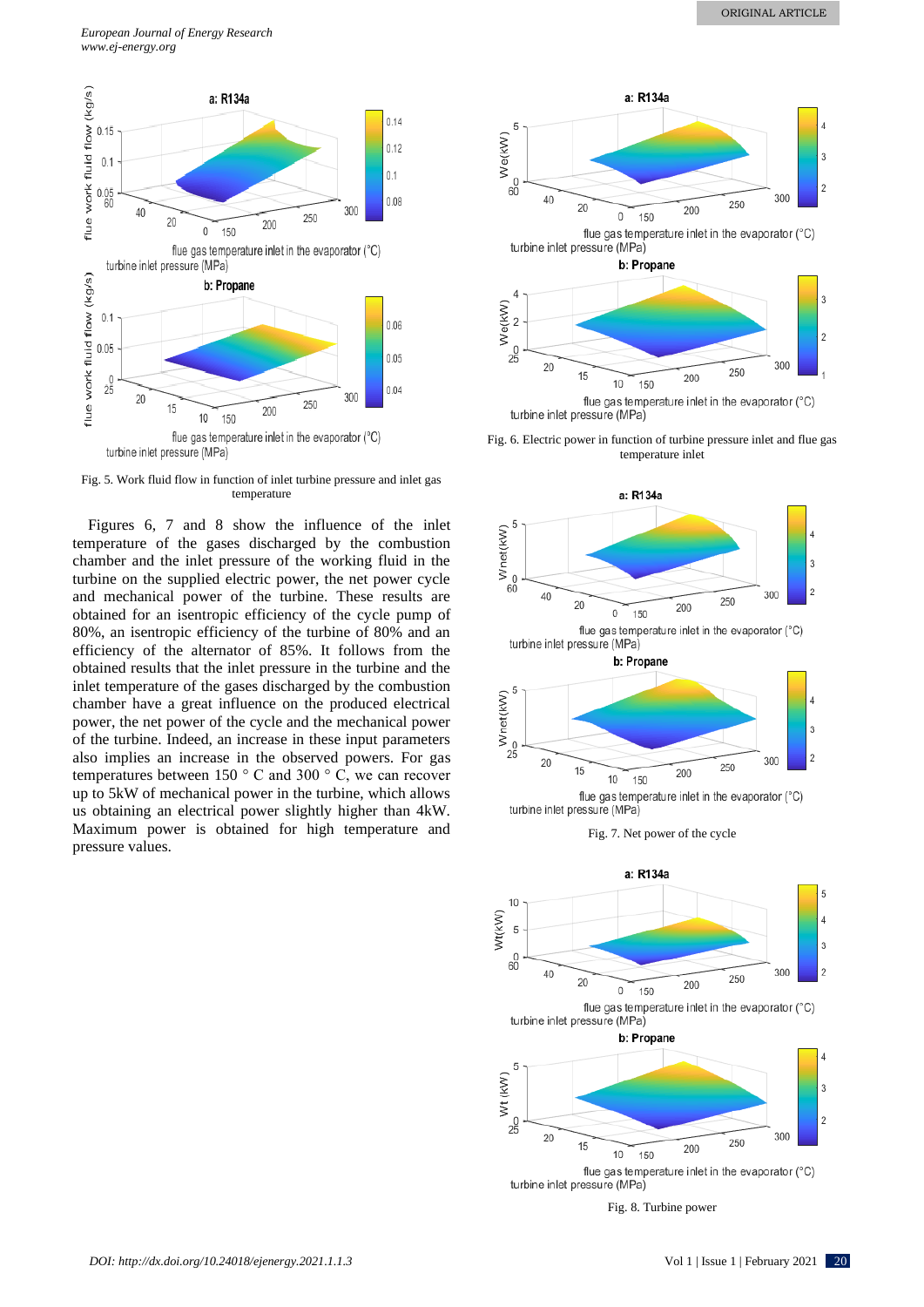The thermal efficiencies of the two working fluids are shown in Figure 9. The results show that the higher the inlet pressure in the turbine, the greater the thermal efficiency of the cycle. An important remark on the results of Figure 9 is that the thermal efficiency of the working fluid R134a is noticebly better than that of the working fluid R290. For example, it can be seen that for a pressure of 20MPa, the thermal efficiency for the R290 fluid is less than 15%, while it is greater than 15% for R134a. One can also observe the results with regard to the exergy cycle efficiencies for different values of the gas temperature and for different values of the inlet pressure in the turbine. The results are shown in Figures 10, 11, 12 and 13.



For different values of the inlet pressure in the turbine, the change of the exergy efficiency in the cycle for the two fluids can be analyzed. Figures 10 and 11 respectively show the results for R134a and propane (R290). It can be seen that the increase in the gas inlet temperature in the evaporator implies a decrease in the exergy efficiency of the cycle for a fixed inlet pressure in the turbine. However, large values of the inlet pressure to the turbine increase the exergy efficiency.

The same phenomenon was found by [4]. Another observation through these results is that the exergy efficiency is much greater for the working fluid R134a than for the fluid R290. It can be seen, for example, that for an inlet pressure in the turbine of 10.72 MPa the exergy efficiency of R134a reaches 50% at 180 ° C of the gas inlet temperature in the evaporator, while to reach 50% at the same inlet temperature in the evaporator, a pressure of 15MPa is required at the inlet of the turbine for the R290. These results can be confirmed by observing the exergy performance for both working fluids at different gas inlet temperatures in the evaporator, depending on the inlet pressure of the working fluid in the turbine. The results are presented in Figure 12. It follows that for an increasing inlet pressure in the turbine, the exergy efficiency increases for a fixed gas inlet temperature in the evaporator.



Fig. 60 Exergetic efficiency in function of flue gas inlet temperature



Fig. 71. Exergetic efficiency in function of inlet flue gas temperature

It is obvious from these results that a better exergy efficiency is obtained for low values of gas temperatures in the evaporator and for high values of inlet pressures in the turbine. These results are in agreement with the results presented in the literature, for example in [10], the authors observed the influence of the inlet temperature in the turbine on the exergy efficiency of the organic cycle, and the results show that an increase in the inlet temperature in the turbine implied an increase in the exergy efficiency of the cycle, which can be noticed in the present study, when the inlet pressure in the turbine of the working fluid increases.

Likewise, the results obtained in Wang et al. [34], shows that the exergy yield for R134a increases with the evaporation temperature. These changes in exergy can be explained by the fact that, for a fixed pressure, and a variable temperature of the gases, a large flow of the working fluid is needed, which also implies a significant destruction of the energy. On the other hand, for a fixed gas temperature, a slight decrease in the flow rate of the working fluid is observed, which limits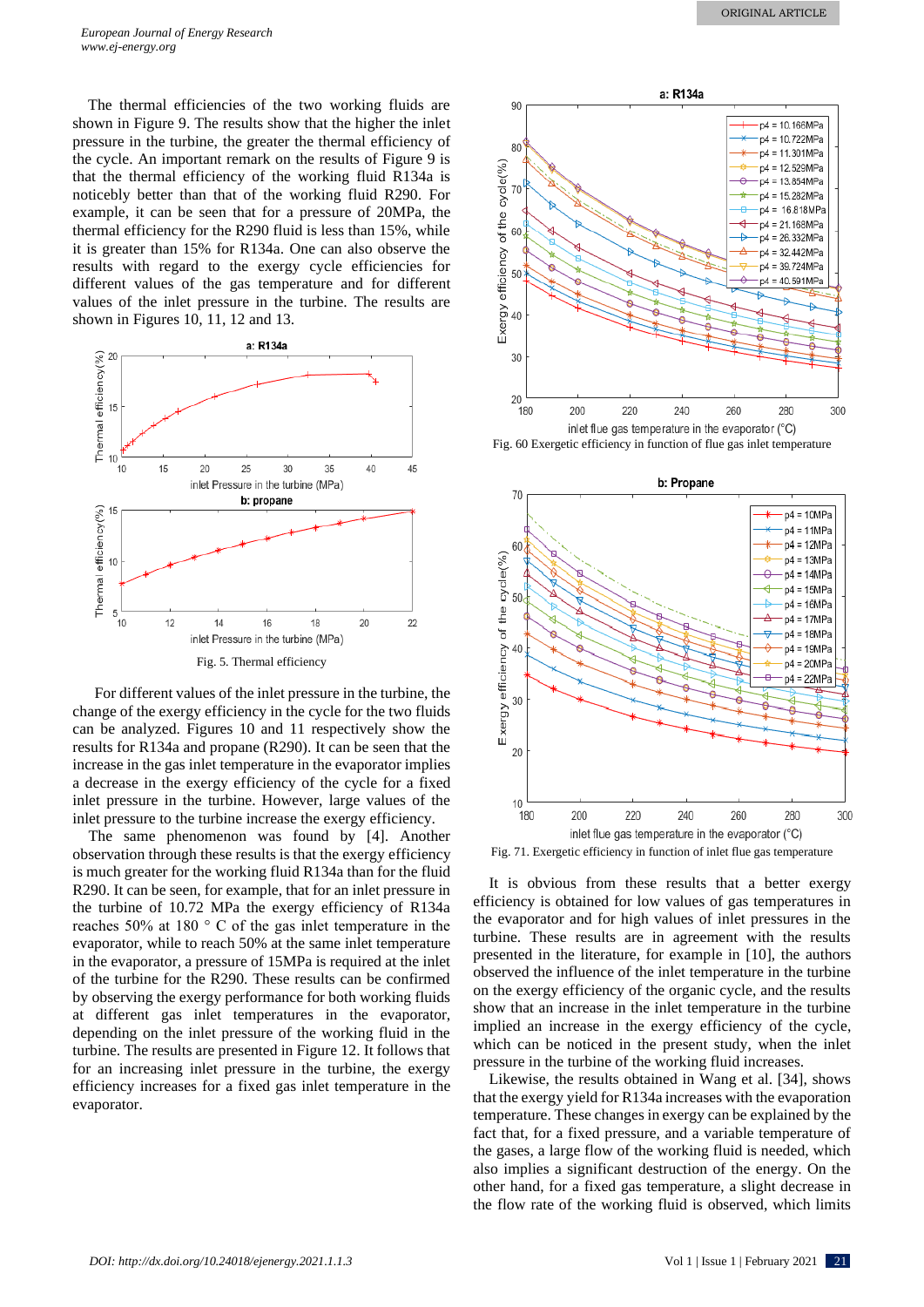the irreversibilities. These results can be confirmed from Figures 13, 14 and 15, which show the results obtained on irreversibilities during evaporation of the working fluid.



Fig. 82. Exergetic efficiency in function of turbine inlet pressure

One can see in Figure13 that for a gas inlet temperature fixed in the evaporator, the irreversibilities decrease during the evaporation of the working fluid. This justifies the fact that a decrease in the flow rate of the working fluid when increasing the inlet pressure in the turbine limits irreversibilities. As for figures 14 and 15, we see that for a fixed inlet pressure in the turbine, the irreversibilities become too great when the temperature of the gas entering the evaporator increases. This justifies the fact that increasing the flow of the working fluid also amounts to increasing the amount of energy destroyed in the cycle. Another important remark at the end of these results is that, increase the inlet temperature of the gases in the evaporator on the one hand, by increasing the inlet pressure of the working fluid in the turbine on the other hand, does not limit the destruction of exergy either.



Fig. 13. Irreversibility in the evaporator in function of turbine inlet pressure



Fig. 95. Irreversibility in the evaporator in function of flue gas inlet temperature



temperature

## IV. CONCLUSION

In this work, an analysis on the recovery of waste heat from ylang-ylang essential oil distilleries in Anjouan, Comoros was carried out. The possibility of converting this thermal energy transferred to the environment, into electrical energy was analyzed. For that purpose, an energy and exergy analysis of the cycle is made. The results show that with the types of distilleries encountered in the field (traditional type), we can recover up to 5kW mechanical (supplied by the turbine), and convert it into electrical energy up to 4.5 kW electric.

The results of the exergy analysis show that the irreversibilities in the evaporator become much greater when the temperature of the flue gases increases at the inlet of the exchanger. This is confirmed by the results of the bibliographic analysis which shows that the ORC cycles have a better performance for low temperatures of hot springs. The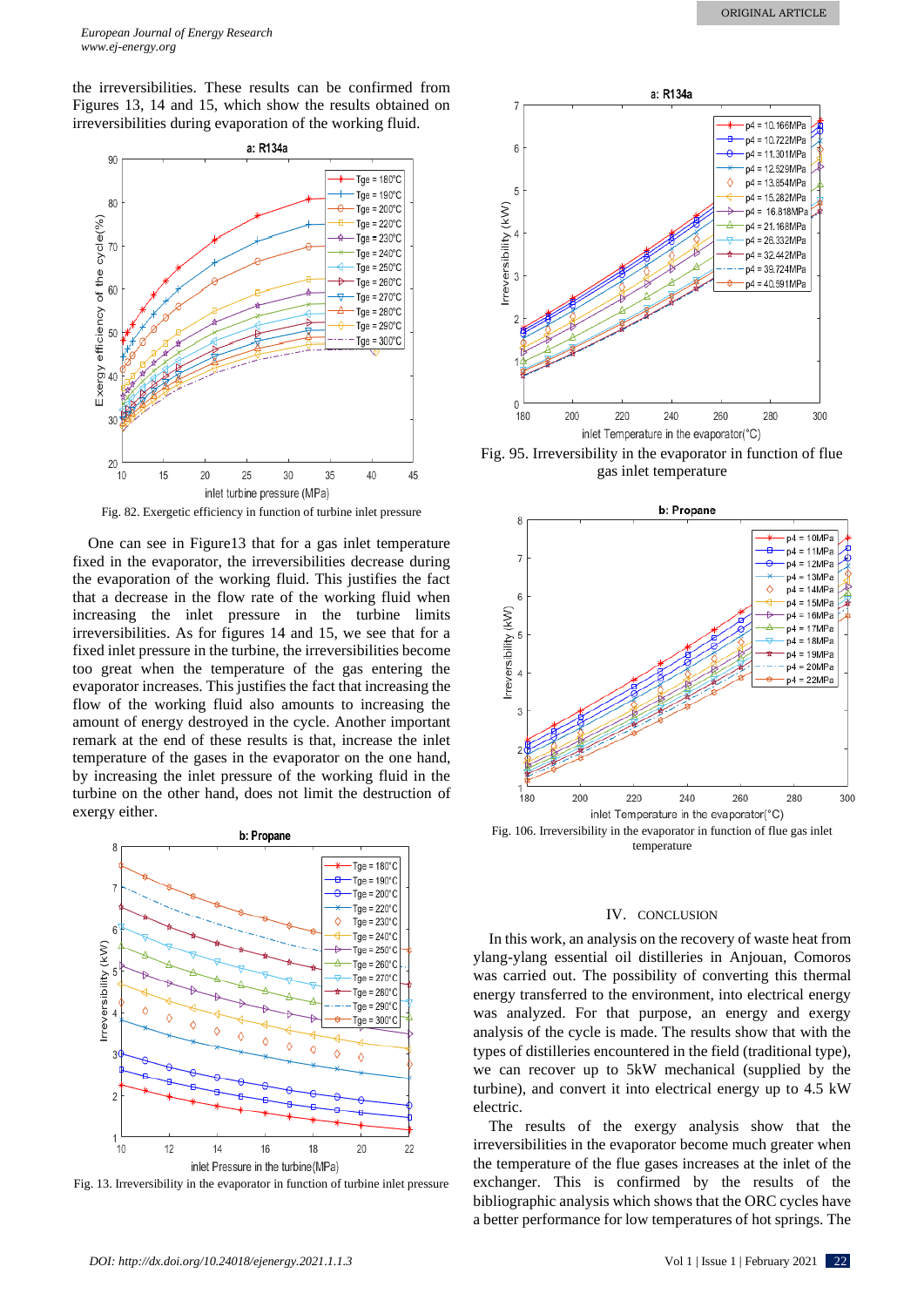traditional Comorian stills reject gases with temperatures lower than 200 ° C in general, which allows us recommending the use of the organic Rankine cycle for the recovery and valorization of the residual heat of the distilleries based on the results of this study and those of the literature on ORC cycles.

It should also be noted that, for better energy and exergy cycle efficiencies at low temperatures, it is preferable to impose high pressures on the inlet of the turbine. Thus, the sizing of the heat exchangers (evaporators, preheating exchanger and condenser) must be carried out in this direction in order to have better optimization of the system. As an extension of the present work, it would be interesting to do a very detailed study on the optimization of such a cycle, by modeling and optimizing the exchangers and the other components of the system (pump and turbine) as they can provide outlet temperatures and pressures (therefore inlet in the turbine), of the working fluid, adequate for the correct operation and the best energy efficiency and exegetic cycle for the low temperatures of the exhaust gases. The goal would be to seek to optimize the system in such a way that the exchangers can provide sufficiently high temperatures and pressures at the inlet of the turbine, while having the best exchange surface so that we can recover the maximum heat.

#### ACKNOWLEDGMENT

The authors thank their respective families for their support. in particular Malik El'Houyoun Ahamadi greatly thanks his father Ahamadi Said Ali Hachim (Kérékou) and his mother Mariame Ahmed Said for their unconditional love

#### .REFERENCES

- [1] Ahamadi, M., Saindou, A. and Rakotondramiarana, H. 2019. Exergetic and Energetic Analysis of a Traditional Semi-Industrial Comorian Ylang-Ylang Essential Oil Wood Fire Distiller. European Journal of Engineering Research and Science. 4, 5 (May 2019), 67-75. DOI:https://doi.org/10.24018/ejers.2019.4.5.1256.
- [2] Ben Zamyn H. A., Contribution à l'étude de réduction de l'utilisation du bois de chauffe dans l'exploitation de l'huile essentielle d'ylang-ylang de l'ile d'Anjouan: cas de la région de Nioumakele, mémoire de fin d'étude pour l'obtention du diplôme de Licence, Université d'Antananarivo, 2010.
- [3] R. Saidur, J.U. Ahamed, H.H. Masjuki, Energy, exergy and economic analysis of industrial boilers. Energy Policy 38 (2010) 2188–2197
- [4] C. MAATOUK, R. SLIM, Exergy and energy analysis of waste heat recovery options for cooling capacity production. 15th International Refrigeration and Air Conditioning Conference at Purdue, July 14-17, 2014
- [5] L. A. Mondragón, G. V. Ochoa, C. A. Peñaloza, Eergetic and Exergetic Evaluation of a Rankine Cycle with Regeneration: Effect of Turbine Inlet Temperature and Source Temperature. International Journal of Applied Engineering Research ISSN 0973-4562 Volume 13, Number 12 (2018) pp. 10376-10380
- [6] N. Milkov, P. Punov, Q. Danel, C. Périlhon, P. Podevin. Etude paramétrique d'un cycle de Rankine pour la récupération d'énergie des gaz d'échappement d'un moteur d'automobile.
- [7] M.Sc. Milkov N., Evtimov T., Plamen P. Advanced technologies for waste heat recovery in internal combustion engines. Scientific proceedings xxiii international scientific-technical conference "trans & motauto '15" issn 1310-3946, YEAR XXIII, VOLUME 1, P.P. 72-78 (2015)
- [8] S. Safeer M. Shamsi, A. A. Negash, G. B. Cho and Y. Min Kim. Waste Heat and Water Recovery System Optimization for Flue Gas in Thermal Power Plants. Sustainability 2019, 11, 1881; doi: 10.3390/su11071881
- [9] L.Y. Bronicki, Organic Rankine Cycle Power Plant for Waste Heat Recovery. Ormat Int. Inc. 2000, 6, 302.
- [10] S. BOUHAMADY, A. Moctar, A. THIAM, E. bah MENNY, D. AZILINON. Comparaison de performances énergétique et exégétique d'un cycle organique de Rankine avec et sans récupérateur pour une microcentrale solaire csp de 3kw. CIFQ2017 / ART- 05-14
- [11] S Ependi, T B Nur. Design and process integration of organic Rankine cycle utilizing biomass for power generation. IOP Conf. Series: Materials Science and Engineering 309 (2018) 012055 doi:10.1088/1757-899X/309/1/012055
- [12] P. Collings and Z. Yu. Numerical Analysis of an Organic Rankine Cycle with Adjustable Working Fluid Composition, a Volumetric Expander and a Recuperator. Energies 2017, 10, 440; doi: 10.3390/en10040440
- [13] X. Hana, S. Karellas, M. Liua, K. Braimakis, W. Chena, J. Yana, E. Kakaras. Integration of Organic Rankine Cycle with Lignite Flue Gas Pre-Drying for Waste Heat and Water Recovery from Dryer Exhaust Gas: Thermodynamic and Economic Analysis. Energy Procedia 105 (2017) 1614 – 1621
- [14] S. Yousefizadeh Dibazar, G. Salehi and Afshin Davarpanah. Comparison of Exergy and Advanced Exergy Analysis in Three Different Organic Rankine Cycles. Processes 2020, 8, 586; doi: 10.3390/pr8050586
- [15] S. Bara. Experimental and Techno-Economic Analysis of Solar-Geothermal Organic Rankine Cycle Technology for Power Generation in Nepal. International Journal of Photoenergy,Volume2019,ArticleID5814265,15pages.https://doi .org/10.1155/2019/5814265
- [16] A Satheeshkumar, C W Lim, The Performance of waste Heat Recovery Systems using Steam Rankine Cycle and Organic Rankine Cycle For Power Generation, International Journal of Engineering and Advanced Technology (IJEAT) ISSN: 2249 – 8958, Volume-9, Issue-2, December 2019.
- [17] S. Lecompte, O. A. Oyewunmi , C.N. Markides, M. Lazova ,A. Kaya, M. van den Broek and M. De Paepe. Case Study of an Organic Rankine Cycle (ORC) for Waste Heat Recovery from an Electric Arc Furnace (EAF). Energies 2017, 10, 649; doi: 10.3390/en10050649
- [18] EVELOY, P. RODGERS, A. OLUFADE, Y. WANG, AND A. AL ALILI. WASTE HEAT RECOVERY FROM GAS TURBINE FLUE GASES FOR POWER GENERATION ENHANCEMENT IN A PROCESS PLANT. INT. J. OF THERMAL & ENVIRONMENTAL ENGINEERING VOLUME 12, NO. 1 (2016) 53-60.
- [19] S. Karellas, A.-D. Leontaritis, G. Panousis, E. Bellos, E. Kakaras. Energetic and exergetic analysis of waste heat recovery systems in the cement industry. Energy 58 (2013) 147e156
- [20] F. a. F. Tchanche, «Fluid selection for a low-temperature solar organic Rankine cycle, » Applied Thermal Engineering, vol. 29, pp. 2468-2475, 2009
- [21] Wang, «Study of working fluid selection of organic Rankine cycle (ORC) for engine waste heat recovery» Energy, vol. 36(5) , pp. 3406-3418, 2011.
- [22] S.SCHULLER, Optimisation technico-économique d'un cycle organique de Rankine Application à la géothermie et prise en compte de la variabilité de la source froide, thèse de doctorat, Université de Nantes, 2016, 292p.
- [23] H. Chen, D. Y. Goswami, and E. E. K. Stefanakos: A review of thermodynamic cycles and Working fluids for the conversion of low-grade heat. Renewable and Sustainable Energy Reviews, 14(9):3059–3067, dec 2010. ISSN 13640321.
- [24] B. F. Tchanche, G. Papadakis, G. Lambrinos, and A. Frangoudakis: Fluid selection for a low-temperature solar organic Rankine cycle. Applied Thermal Engineering, 29(11-12):2468– 2476, aug 2009. ISSN 13594311.
- [25] Z. Gu et H. Sato: Optimization of cyclic parameters of a supercritical cycle for geothermal power generation. Energy Conversion and Management, 42(12):1409–1416, aug 2001. ISSN 01968904.
- [26] D. Walraven, B. Laenen, W. D'Haeseleer: Optimum configuration of shell-and-tube heat exchangers for the use in low-temperature organic Rankine cycles. Energy Conversion and Management, 83:177–187, 2014. ISSN 01968904.
- [27] Schuster, S. Karellas, and R. Aumann: Efficiency optimization potential in supercritical Organic Rankine Cycles. Energy, 35(2):1033–1039, feb 2010. ISSN 03605442.
- [28] P. J. Mago, L. M. Chamra, K. Srinivasan, and C. Somayaji: An examination of regenerative organic Rankine cycles using dry fluids. Applied Thermal Engineering, 28(accepted 25 June 2007):998–1007, 2008.
- [29] Francis, M. Aide-Mémoire Thermodynamique de l'ingénieur, energetique-environnement. Dunod, Paris, 2004.